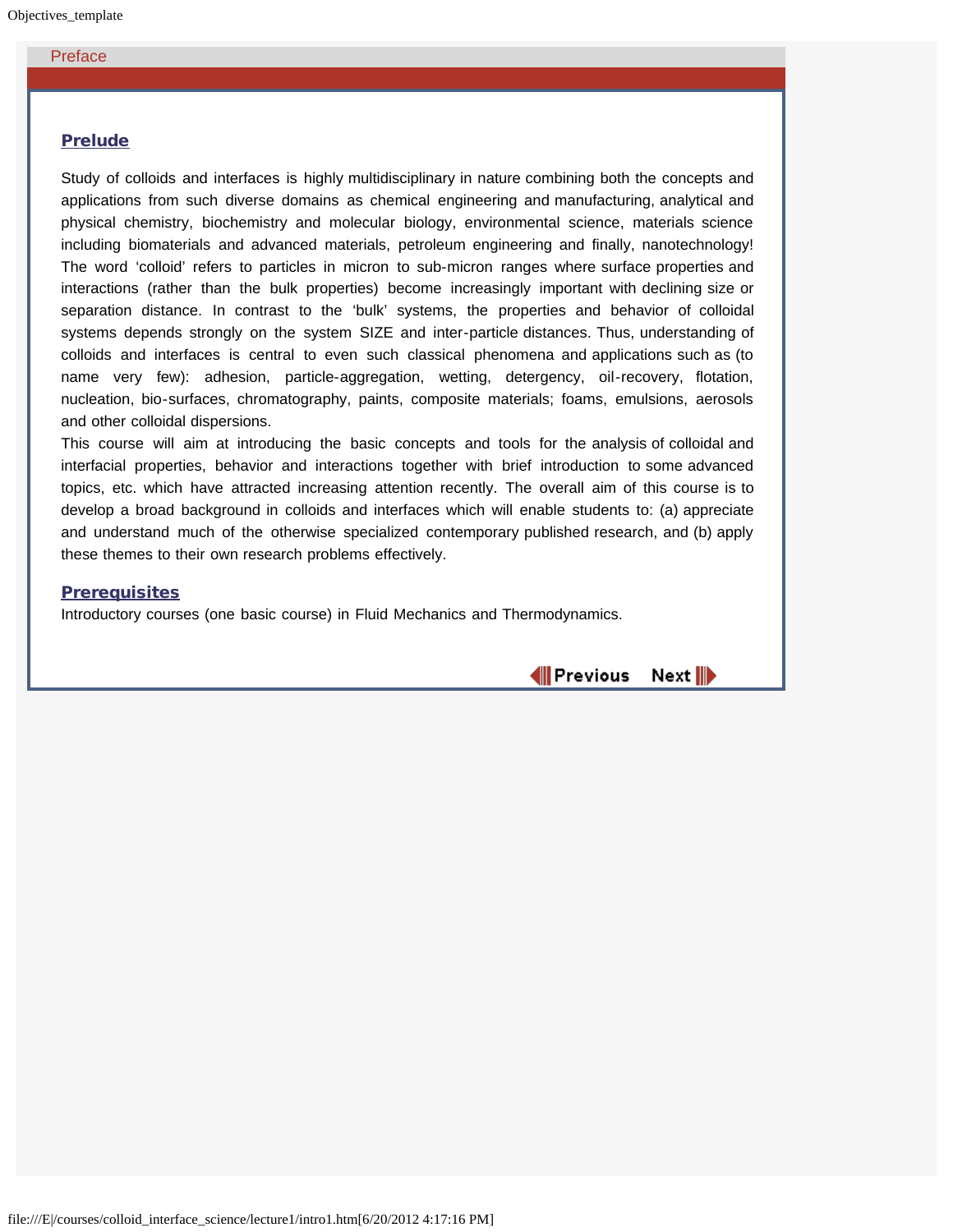#### Preface

## Topics at a Glance:

### *1. Surface Tension, Adhesion and capillarity:*

Effects of confinement and finite size; Concepts of surface and interfacial energies and tensions; Apolar (van der Waals) and polar (acid-base) components of interfacial tensions Young-Laplace equation of capillarity; examples of equilibrium surfaces; multiplicity, etc.; Stability of equilibrium solutions; Contact angle and Young's equation; Determination of apolar (van der Waals) and acid-base components of surface/interfacial tensions; Free energies of adhesion Kinetics of capillary flows

## *2. Intermolecular and interfacial forces in organic, polymeric, biological and aqueous systems*:

van der Waals, Electrostatic double layer, Acid-base interactions including hydrophobic attraction and hydration pressure.

### *3. Mesoscale & Surface thermodynamics:*

Gibbs treatment of interfaces; concept of excess concentration; variation of interfacial tensions with surfactant concentration

#### *4. Mesoscale phenomena in soft matter and applications:*

Adhesion, wetting, nucleation, flotation, patterning of soft material by self – organization and other techniques

#### *5. Stability of colloidal dispersions*:

DLVO and DLVO like theories and kinetics of coagulation plus general principles of diffusion in a potential field/Brownian movement

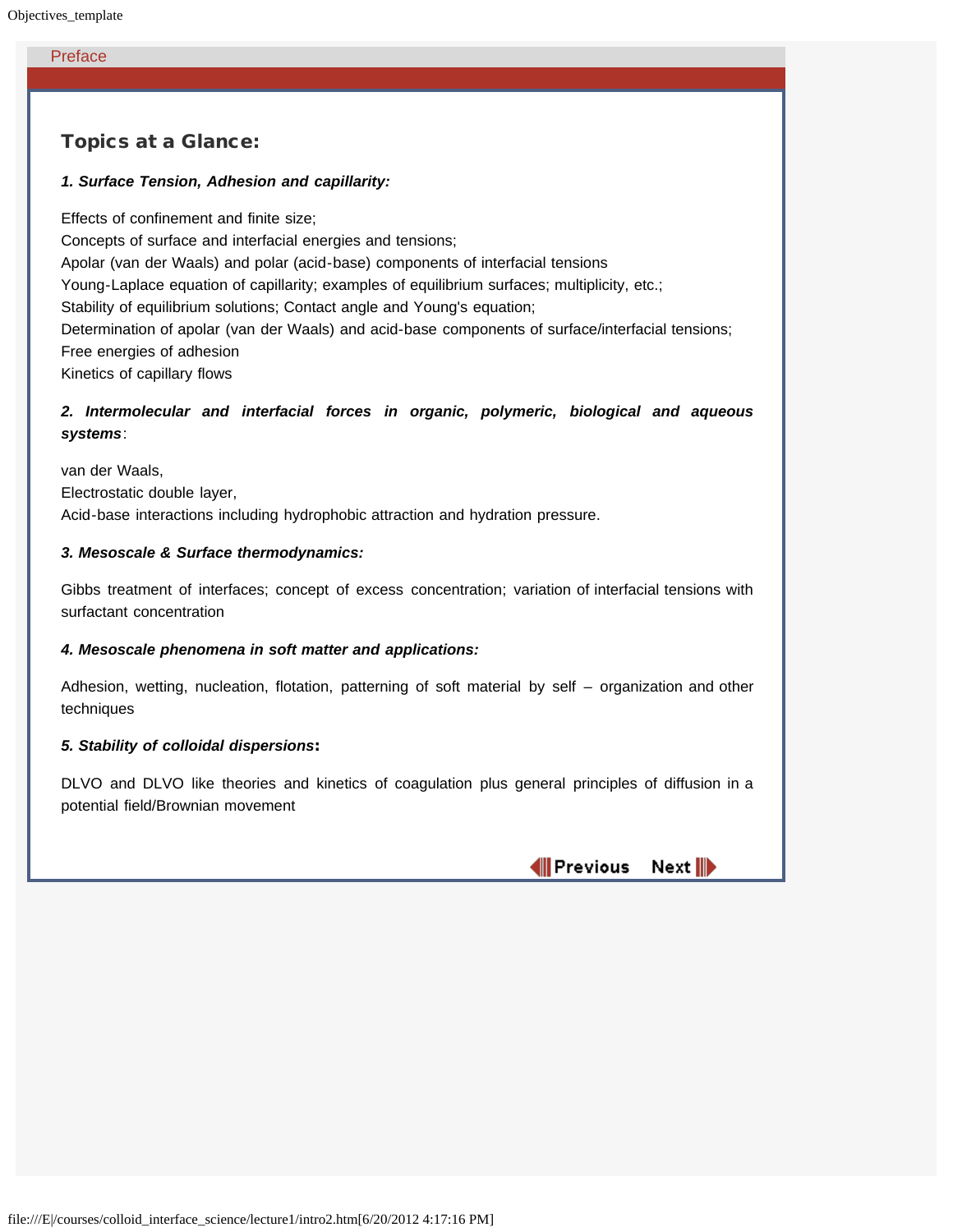#### Preface

## Learning Objectives

- 1. Understanding of basic nomenclature, concepts and tools of colloid and interface science and engineering.
- 2. A clear understanding of differences between the surface and bulk dominated regimes and behavior.
- 3. Appreciation of how these concepts and tools translate into a variety of applications from processes to materials.

## Some Reference Texts

- 1. Principles of Colloid and Surface Chemistry, Paul C. Hiemenz, Marcel Dekker, any edition starting with the 2nd edition, 1986 or PRINCIPLES OF COLLOID AND SURFACE CHEMISTRY. 3rd Ed. (P. C. Hiemenz and R. Rjagopalan) Marcel Dekker, New York, 1997.
- 2. Physical Chemistry of Surfaces, Arthur W. Adamson, 5th edition, Wiley, 1990.
- 3. Foundations of Colloid Science, Robert J. Hunter, Clarendon, Oxford, Volumes 1 & 2, 1989.
- 4. Colloidal Dispersions, W. B. Russel, D. A. Saville and W. R. Schowalter, Cambridge University Press, 1989.
- 5. Intermolecular and Surface Forces, Jacob N. Israelachvili, Academic Press, 1992 or later editions.
- 6. Interfacial Forces in Aaqueous Media, Carel J. van Oss, Marcel Dekker or Taylor & Francis, 1994.
- 7. Drew Myers, Interfaces, and Colloids: Principles and Applications, Wiley, Second Edition, 2002.

(<mark></mark> Previous Next |